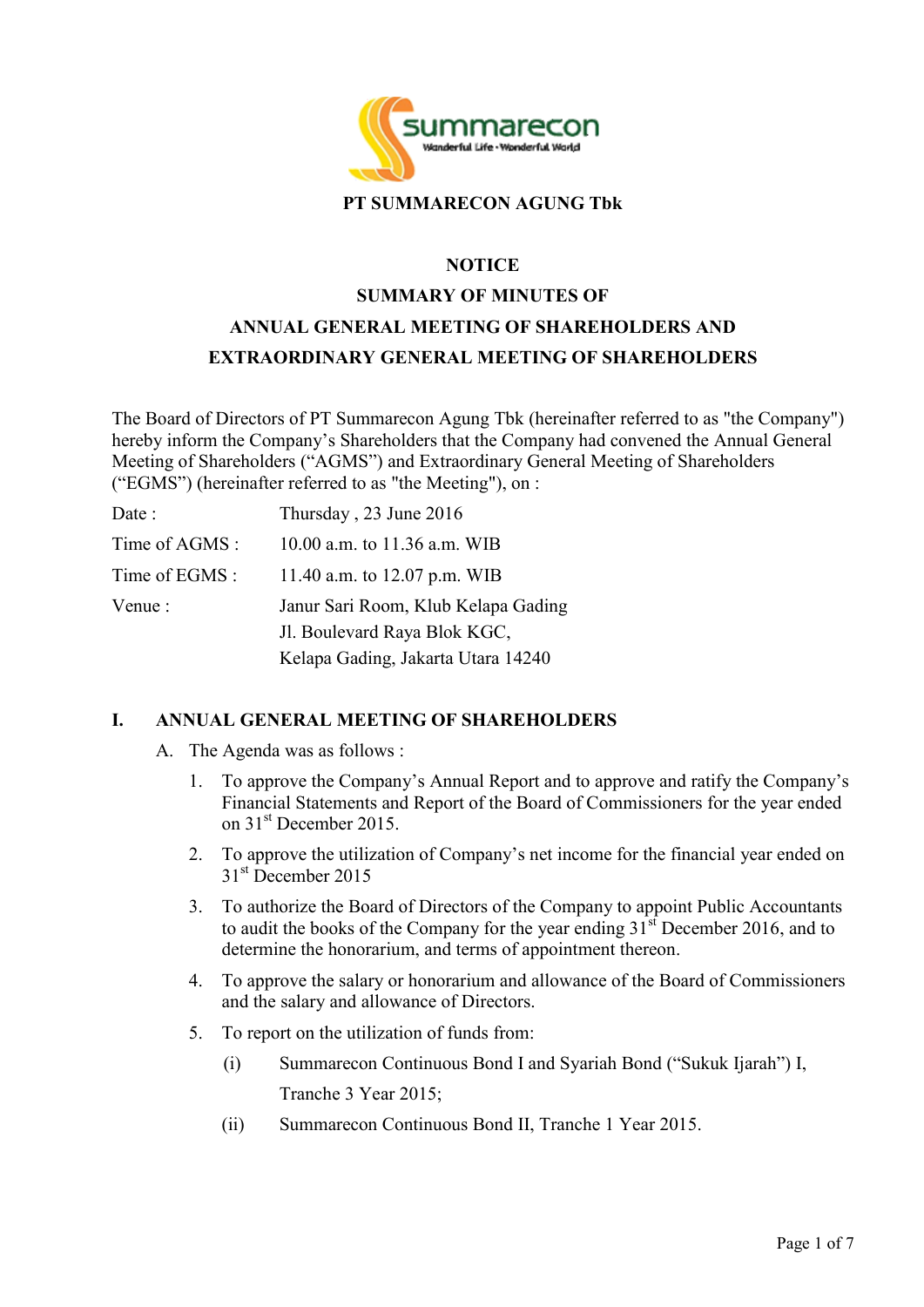B. The Meeting was attended by :

Board of Commissioners

| <b>President Commissioner</b>   | : Soetjipto Nagaria    |
|---------------------------------|------------------------|
| Commissioner                    | : Harto Djojo Nagaria  |
| <b>Independent Commissioner</b> | : H. Edi Darnadi       |
| <b>Board of Directors</b>       |                        |
| <b>President Director</b>       | : Adrianto Pitoyo Adhi |
| Director                        | : Lexy Arie Tumiwa     |
| Director                        | : Liliawati Rahardjo   |
| <b>Independent Director</b>     | : Ge Lilies Yamin      |
| Director                        | : Soegianto Nagaria    |
| Director                        | : Herman Nagaria       |
| Director                        | : Yong King Ching      |

- C. The Meeting was attended by shareholders and /or their proxy/representatives representing 11,459,413,207 shares with valid voting rights or equivalent to 79.43% of the total shares with valid voting rights which have been issued by the Company.
- D. Shareholders were given the opportunity to raise questions and/or give opinions related to each item on the Agenda of the Meeting.
- E. Shareholders or their proxies did not raise any questions or commented on the five (5) items in the Agenda.
- F. The process for passing of resolutions in the Meeting was as follows:
	- Resolutions shall be passed by mutual consent. When consensus is not reached, then it shall be decided by voting rights.
	- The voting is done with a show of hands, by those who voted abstain, and then followed by those who voted against. Shareholders who do not raise their hands are counted as having given their assent to the proposals.
- G. The results of the voting process were as follows :

| Agenda | Assent         | Dissent       | Abstain    | <b>Total Assent</b> |
|--------|----------------|---------------|------------|---------------------|
| Item 1 | 11,451,273,007 |               | 8,140,200  | 11,459,413,207      |
| Item 2 | 11,457,982,607 | 1,430,600     |            | 11,457,982,607      |
| Item 3 | 10,256,856,777 | 1,190,757,900 | 11,798,530 | 10,268,655,307      |
| Item 4 | 11,269,756,377 | 180,202,530   | 9,454,300  | 11,279,210,677      |

Voting for item 5 the Agenda is not required as it is informational only.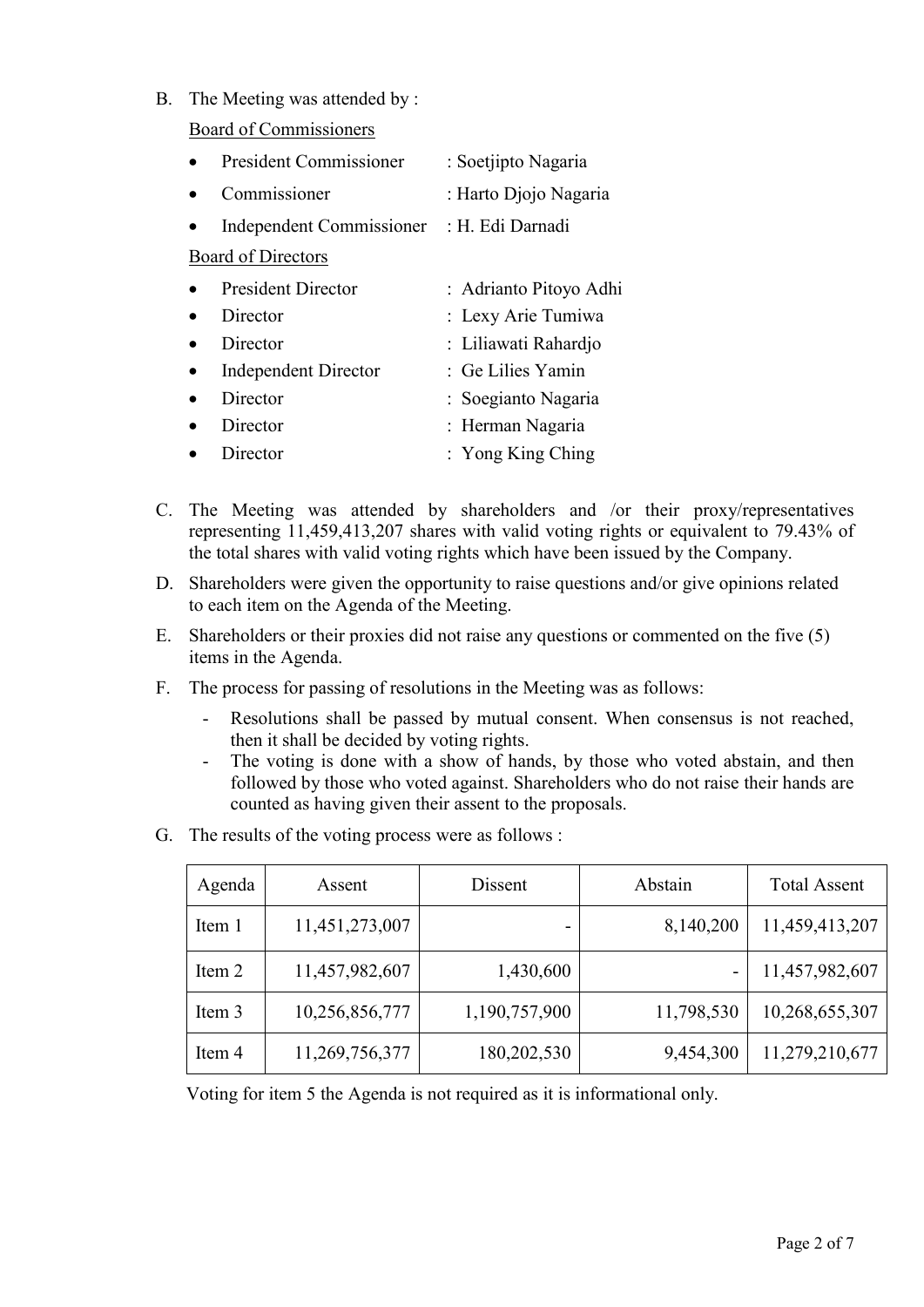H. The resolutions passed at the AGMS were :

# **Item 1 :**

- 1. To approve the Company's Annual Report for the financial year 2015;
- 2. To ratify the Company's Financial Statements for the year ended on 31 December 2015 which was audited by the Public Accounting Firm "Purwantono, Sungkoro & Surja" with an "Unqualified" opinion according to report Number: RPC-536/PSS/2016 dated 23 March 2016;
- 3. To ratify the Report of the Board of Commissioners for 2015;
- 4. To grant full release and discharge (acquit et de charge) to all members of the Board of Directors, and the Board of Commissioners for the management and supervisory actions they carried out during the financial year, to the extent that their actions are recorded in the Company's Financial Statements for the year ended 2015, and in accordance with the prevailing laws and regulations.

## **Item 2 :**

- 1. To approve the use of the Company's net profits for the financial year ended on 31 December 2015, amounting to Rupiah 1,086,441,281,000 (one trillion, eighty six billion, four hundred forty one million, and two hundred eighty one thousand Rupiah), as follows:
	- (i) Rupiah 10,864,412,810.– (ten billion, eight hundred sixty four million, four hundred twelve thousand, eight hundred and ten Rupiah) shall be allocated for "reserve funds" in accordance with Article 70 of Law Number 40 of 2007 regarding Limited Liability Company.
	- (ii) Rupiah 72,133,908,400.- (seventy two billion, one hundred thirty three million, nine hundred eight thousand and four hundred Rupiah) as cash dividends of Rupiah 5 (five Rupiah) per share to be distributed to the shareholders whose names are registered in the Company's Register of Shareholders at 4.00 p.m. WIB on 12 July 2016
	- (iii) The balance of Rupiah 1,003,442,959,790.- (one trillion, three billion, four hundred forty two million, nine hundred fifty nine thousand, seven hundred and ninety Rupiah) will be included as retained earnings.
- 2. The schedules and procedures for payment of the cash dividend are as follows:

| Activity                                       | Date         |
|------------------------------------------------|--------------|
| Cum dividend in regular and negotiable markets | 30 June 2016 |
| Ex dividend in regular and negotiable markets  | 01 July 2016 |
| Cum dividend in cash markets                   | 12 July 2016 |
| Ex dividend in cash markets                    | 13 July 2016 |
| Payment of cash dividend                       | 27 July 2016 |

Payment procedures:

(i) This notice of dividend payment schedule is an official notification from the Company, and the Company will not issue a special notification to the Shareholders of the Company;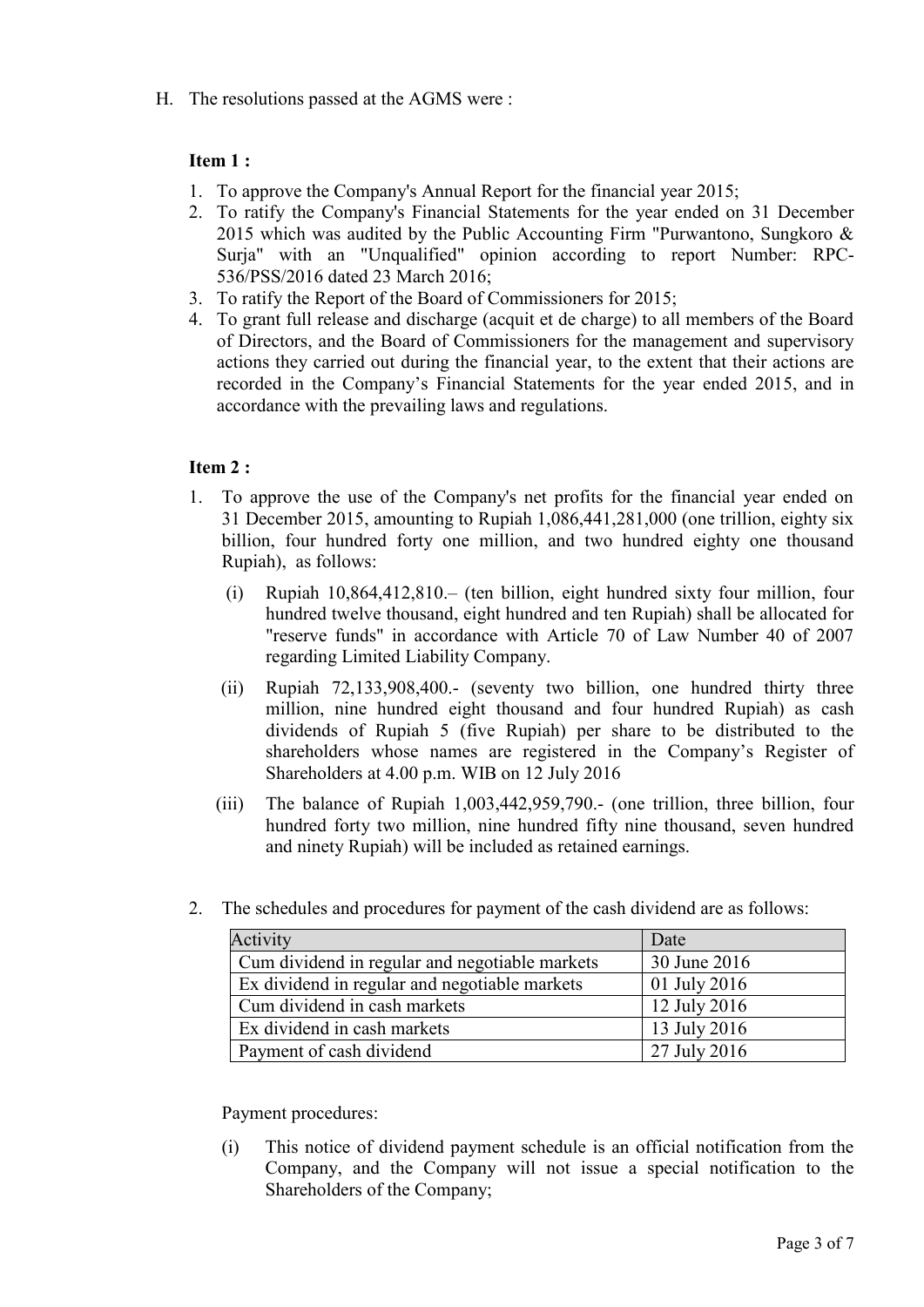- (ii) Shareholders who are entitled to the dividends are those shareholders whose names are registered in the Company's Register of Shareholders at 4.00 p.m. on 12 July 2016;
- (iii) Dividend payment:
	- a. For Registered Shareholders holding share certificates, the dividend payment shall be made through bank transfer to the Shareholders' bank accounts. These shareholders must provide this request through a duly stamped letter stating details of their name, bank name and account number addressed to the Share Registrar, PT Sirca DataPro Perdana ("Sirca") at Jalan Johar 18 Jakarta 10340 or to the Corporate Secretary of the Company at Jl. Perintis Kemerdekaan No. 42, Jakarta 13210, no later than 4.00 pm on 12 July 2016. A copy of the identity card ("KTP") or passport with address according to the Register of Shareholders is to be enclosed with the request.
	- b. For shares that have been recorded under collective custody with the Indonesian Central Securities Depository ("KSEI"), the Company will make payments to KSEI, and KSEI will thereon distribute the dividends to the shareholders' accounts at the securities and/or custodian companies and/or banks.
- (iv) The tax on dividends will be calculated in accordance with the prevailing tax regulations.
- (v) Shareholders who are domestic taxpayers are required to submit a copy of their Tax Registration Number ("NPWP"), to KSEI or Sirca no later than 4.00 pm on 12 July 2016, if they have not done so already. Otherwise the cash dividends will be subjected to a tax deduction ("PPh") of 30%
- (vi) Shareholders who are Foreign Taxpayers and whose tax deduction is based on the tariffs of Double Taxation Avoidance Agreements (P3B), must comply with:
	- a. The requirements of Article 26 of Law 36 of 2008 on Income Tax and submission of the original Certificate of Domicile ("SKD") issued by the authority or photocopy SKD which has been legalized by the Tax Office in Indonesia if the SKD used for multiple companies in Indonesia, with the following conditions:
		- For shares that have been recorded under Collective Custody with KSEI, the SKD can conveyed to KSEI through the securities and/or custodian companies and/or banks, at the latest by 4.00 pm on 12 July 2016 or other conditions as stipulated by KSEI;
		- For shares that are not recorded under Collective Custody with KSEI or are the form of Share Certificates, the SKD can conveyed to Sirca no later than 4.00 p.m. on 12 July 2016.
	- b. Non-compliance with the above conditions in note (vi)a. above will subject the dividends to a tax deduction of 20% under Article 26.

## **Item 3 :**

To authorize the Board of Directors of the Company with the approval of the Board of Commissioners to appoint a Public Accountant registered with the Indonesia Financial Services Authority as the Public Accountant of the Company, to audit the Company's books for the financial year ending 31 December 2016 and to authorize the Board of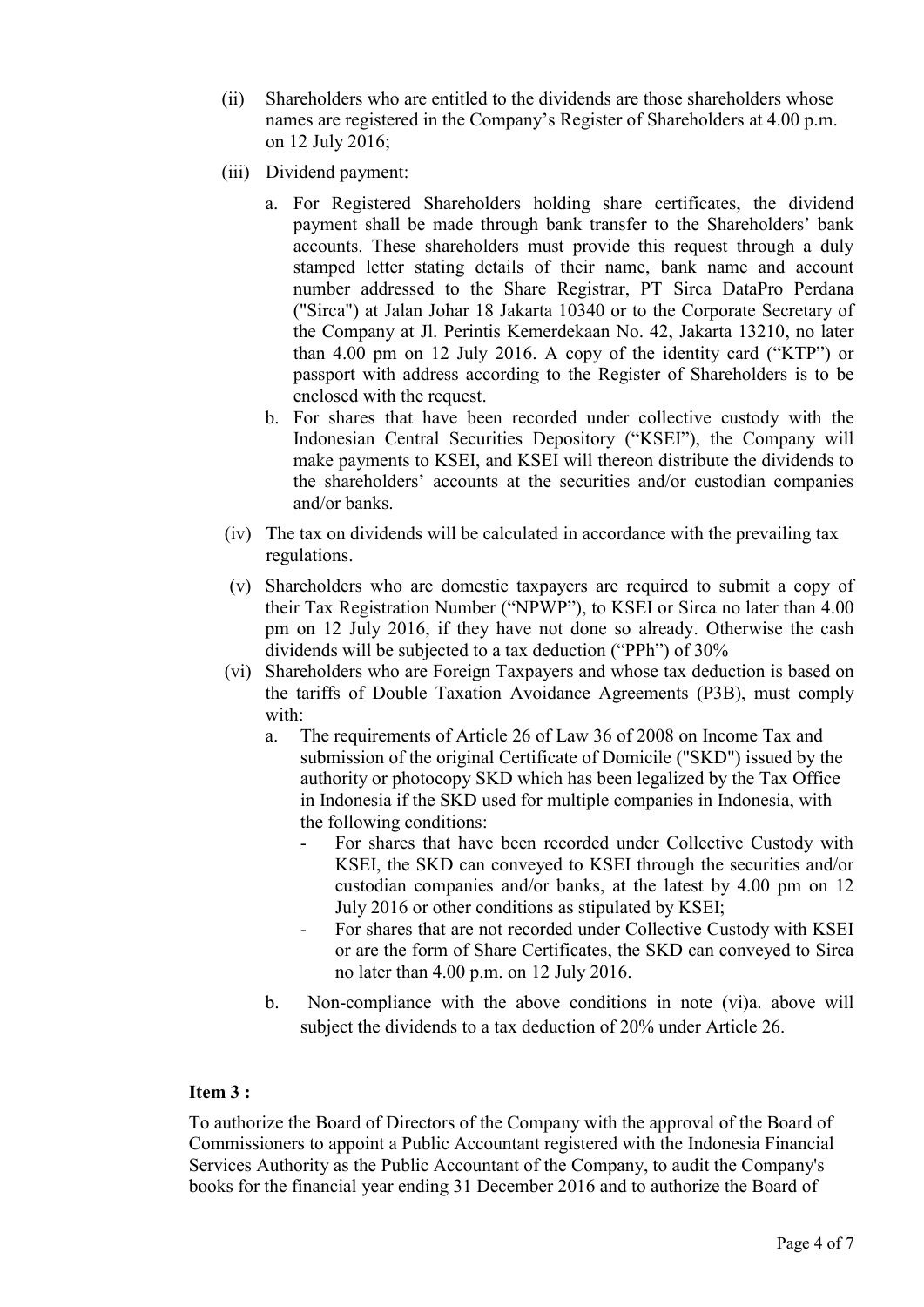Directors to determine the amount of honorarium for the Public Accountant and other requirements for the appointment.

#### **Item 4 :**

- 1. To authorize the Board of Commissioners to perform the remunerative function of determining the salary and allowances, and/or other income for the Board of Directors for the financial year ending 2016;
- 2. Approve the total salary or honorarium and other allowances for the members of the Board of Commissioners of the Company for the fiscal year 2016 is at least equal to that received in fiscal year 2015, unless otherwise determined by the President Commissioner of the Company;

- To authorize the President Commissioner to perform the remunerative function of determining the salary, honorarium and other allowances for each member of the Board of Commissioners for the financial year ending 2016.

#### **Item 5 :**

The report on the use of proceeds from the public offering of Continuous Bond and Syariah Bond is as follows:

- 1. Continuous Bonds I Summarecon Agung Tranche III 2015
	- Total proceeds : Rp 150,000,000,000
	- Total costs :  $Rp = 1,124,000,000$
	- Net proceeds : Rp 148,876,000,000

The proceeds were fully utilized for business development in property sector by 13 July 2015.

2. Continuous Syariah Bonds I Summarecon Agung Tranche III 2015

| Total proceeds | : Rp $150,000,000,000$ |
|----------------|------------------------|
|                |                        |

- Total costs :  $Rp = 1,124,000,000$ - Net proceeds : Rp 148,876,000,000

The proceeds were fully utilized for business development in property sector by 13 July 2015.

The realization of use of proceeds from public offering of Continuous Bond I Tranche III 2015 and Syariah Bond I Tranche III had been reported to OJK and BEI in accordance with the rule and regulations, through Company letter No. 0216 / VII / DIR / SA / 15, dated July 13, 2015, concerning the Report on the Utilization of Proceeds from Public Offering Continuous Bonds I Summarecon Agung Tranche III 2015 and Continuous Syariah Bonds I Summarecon Agung Tranche III 2015 for period 22 April to 30 June 2015.

- 3. Continuous Bonds II Summarecon Agung Tranche I 2015
	- Total proceeds :  $Rp 500,000,000,000$
	- Total costs :  $\text{Rp} = 8,705,000,000$
	- Net proceeds :  $Rp 491,295,000,000$

The proceeds were fully utilized by 13 July 2015 for: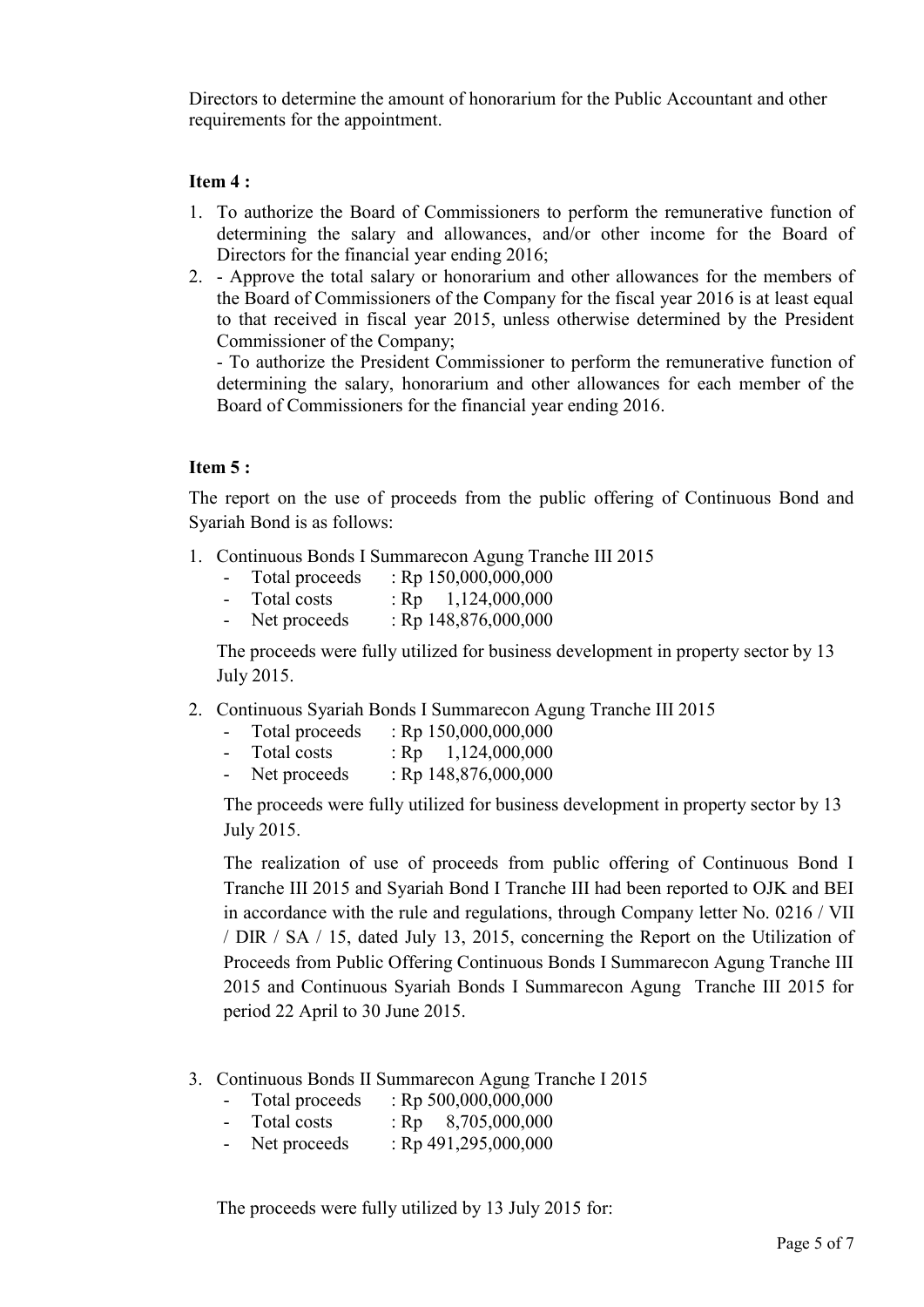- Business development in property sector: Rp 343,907,000,000
- Working capital:  $Rp$  147,389,000,000

The realization of use of proceeds from public offering of Continuous Bond II Tranche I 2015 had been reported to OJK and BEI accordance with the rule and regulations, through Company letter No. 0017/IV/DIR/SA/16, dated April 13, 2016, concerning the Report on the Utilization of Proceeds from Public Offering Continuous Bonds II Summarecon Agung Tranche I 2015 for period 01 January to 31 March 2016.

The use of proceeds have been realized in accordance with:

- 1. Additional information of public offering of Continuous Bond I Summarecon Agung Tranche III 2015 and Syariah Bond I Summarecon Agung Tranche III 2015; and
- 2. Prospectus of public offering of Continuous Bond II Summarecon Agung Tranche I 2015

## **II. EXTRAORDINARY GENERAL MEETING OF SHAREHOLDERS**

A. The Agenda was as follows :

To approve the transfer and/or pledge of assets in excess of 50% (fifty percent) of the company's equity when securing financial facilities through Banks, Non-bank Financial Institutions, and from the Public (through financial instruments other than shares from Public offering).

## B. The Meeting was attended by :

## Board of Commissioners

- President Commissioner : Soetjipto Nagaria
- Commissioner : Harto Djojo Nagaria
- Independent Commissioner : Edi Darnadi

#### Board of Directors

| $\bullet$ | President Director          | : Adrianto Pitoyo Adhi |
|-----------|-----------------------------|------------------------|
|           | Director                    | : Lexy Arie Tumiwa     |
|           | Director                    | : Liliawati Rahardjo   |
| $\bullet$ | <b>Independent Director</b> | : Ge Lilies Yamin      |
| $\bullet$ | Director                    | : Soegianto Nagaria    |
| $\bullet$ | Director                    | : Herman Nagaria       |
|           | Director                    | : Yong King Ching      |